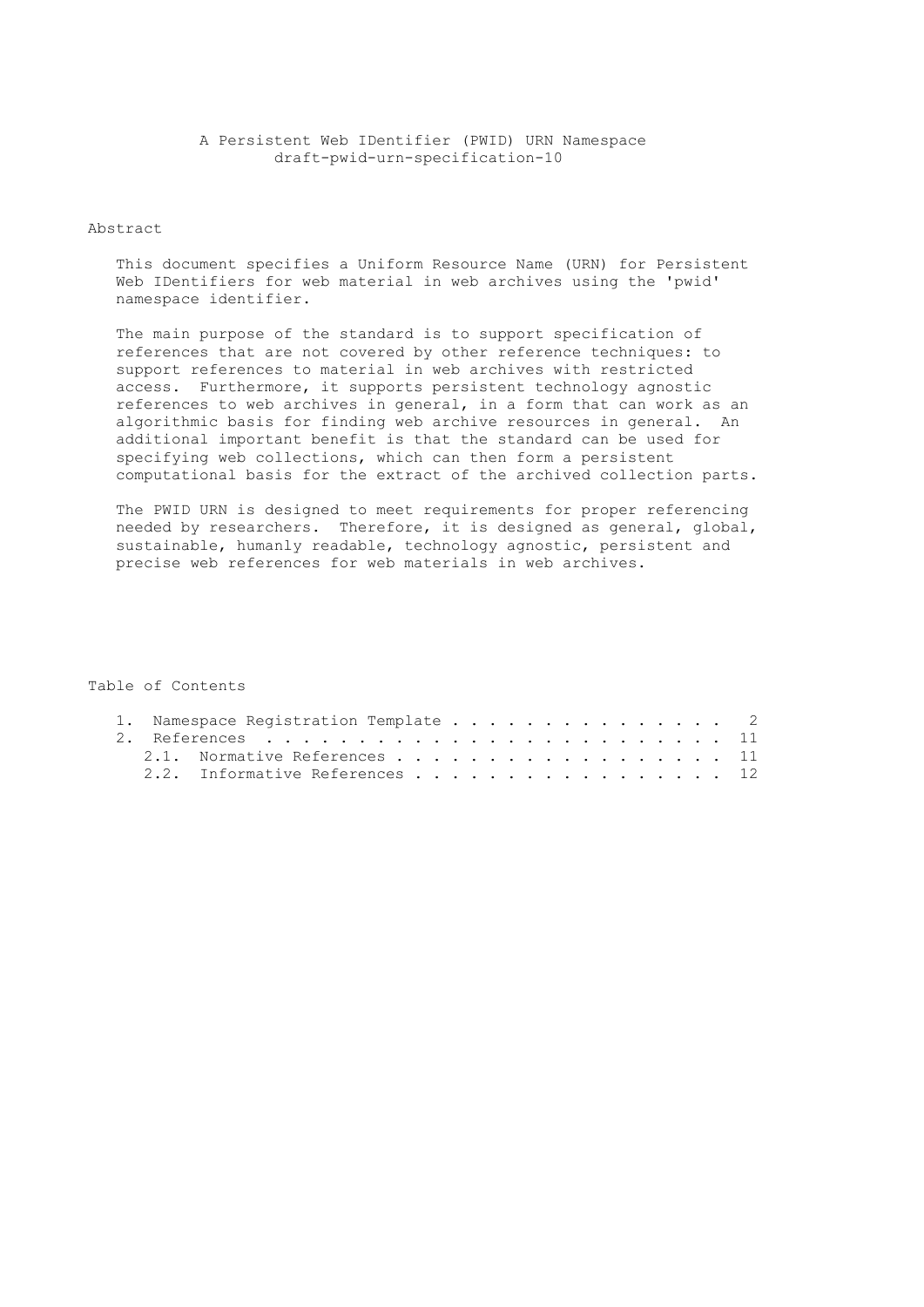1. Namespace Registration Template Namespace Identifier: PWID Version: 1 Date: 2019-10-11 Registrant: Eld Maj-Britt Olmuetz Zierau Royal Danish Library Soeren Kierkegaards Plads 1 1219 Copenhagen Denmark ph: +45 9132 4690 email: elzi@kb.dk Purpose: The PWID URN is a supplement to existing reference standards, where the PWID URN will support references to web archives, including areas that are not supported today: support of references to material in web archives with restricted access. Furthermore, the PWID URN enables technology agnostic references to web archives in general, which can be needed, for instance for references to dynamic web material with frequent updates (e.g. a news site) or a specific version of a web material (e.g. specific version of the DOI handbook). The PWID URN is in a form which can work as an algorithmic basis for finding the resource. This also enables computation of archived web parts to a collection from one or more web archives, if the collection parts are specified by PWID URNs. Furthermore, the PWID URN includes information about the resource which makes it possible to find alternative resources, in cases where the original precise resource has become unavailable. The PWID URN is designed to be a persistent reference that is general, global and technology agnostic in order to enhance its chances of being sustainable. Furthermore, it is designed to be humanly readable and with an ability to specify precision about what the referenced web archive resource covers. This design enables a PWID URN to: o be used in technical solutions, e.g. to make them resolvable o cover references to materials from all sorts of web archives

 The motivation for defining a PWID namespace is the growing challenges of references to archived web resources, and the PWID as a URN can assist in overcoming a lot of these challenges. The standard is needed to address web materials meeting precision and persistency issues on par with precision in traditional references for analogue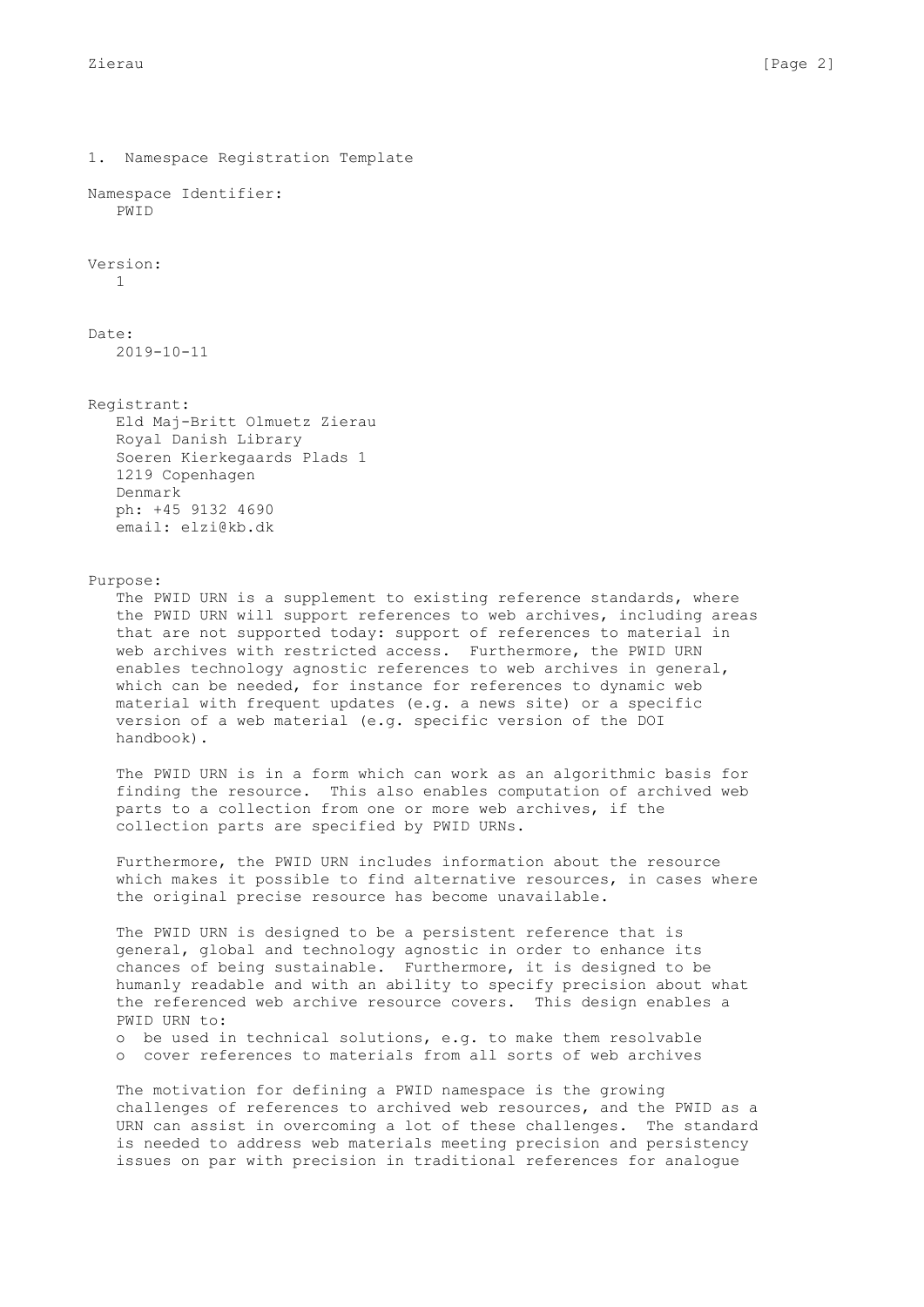material. Furthermore, it is needed in order to address web archive resources that are not freely available online. The PWID URN covers both referencing of web resources from research papers and definition of web collections/corpora. In detail the challenges are:

- o Persistent Identifier systems (like DOI [DOI]) will only cover registered resources. In general, citation guidelines do not cover general and persistent referencing techniques for web resources that are not registered. However, an increasing number of references point to resources that only exist on the web, e.g. blogs that turn out to have a historical impact. In order to obtain persistency for a reference, the target needs to be stable. For non-registered web resources, the common rule is that the resource will change, since the live-web is constantly changing. Persistency can only be obtained by referring to something stable, i.e. an archived version of the resource from the web. The PWID URN is therefore focused on referencing archived web material in a technology agnostic way (research documented in [IPRES2016] and [ResawRef]).
- o References to materials, which only exist in web archives (i.e. no longer on the live web) are not well supported, especially not for materials that only exists in archives with restricted access. There are many new initiatives for web archive referencing, - most of which are centralized solutions offering harvesting and referencing, but these cannot be used for materials that only exist in web archives. The PWID URN can be used for all web archives, including web archives with restricted access.
- o One of the referencing initiatives for open web archives uses URLs which depend on the current setup of the web archive's access platform. These URLs are usually technology and placement dependent, and therefore such a reference style is not suited for references that are important to retrace for a long period. The PWID URN can be used for such reference purposes, since it is technology agnostic.
- o Another referencing initiative, for open web archives, is omitting specification of the web archive where the resource was found. This strategy is used in order to open the possibility of using alternatives from other archives. However, this also adds a risk of imprecision since different archives tend to have different versions even when harvesting at the same time. Therefore, such a reference style is not suited for references where it is important that the reference is precisely the verified reference. The PWID URN can provide an exact reference for where the reference was validated. Additionally, the PWID contains the needed information in order to search for alternative resource, if needed.
- o For web collections/corpora (possibly across different web archives), recent research have found that various legal and sustainability issues has led to a need of a collection definition of references to their web parts. Furthermore, there is a need for a similar persistent referencing for all parts for calculation and sustainability reasons. So far, there has been no stable standard for definition of such collection parts. The PWID URN can be used for such definitions in order to fulfil these requirements (research documented in [ResawColl]).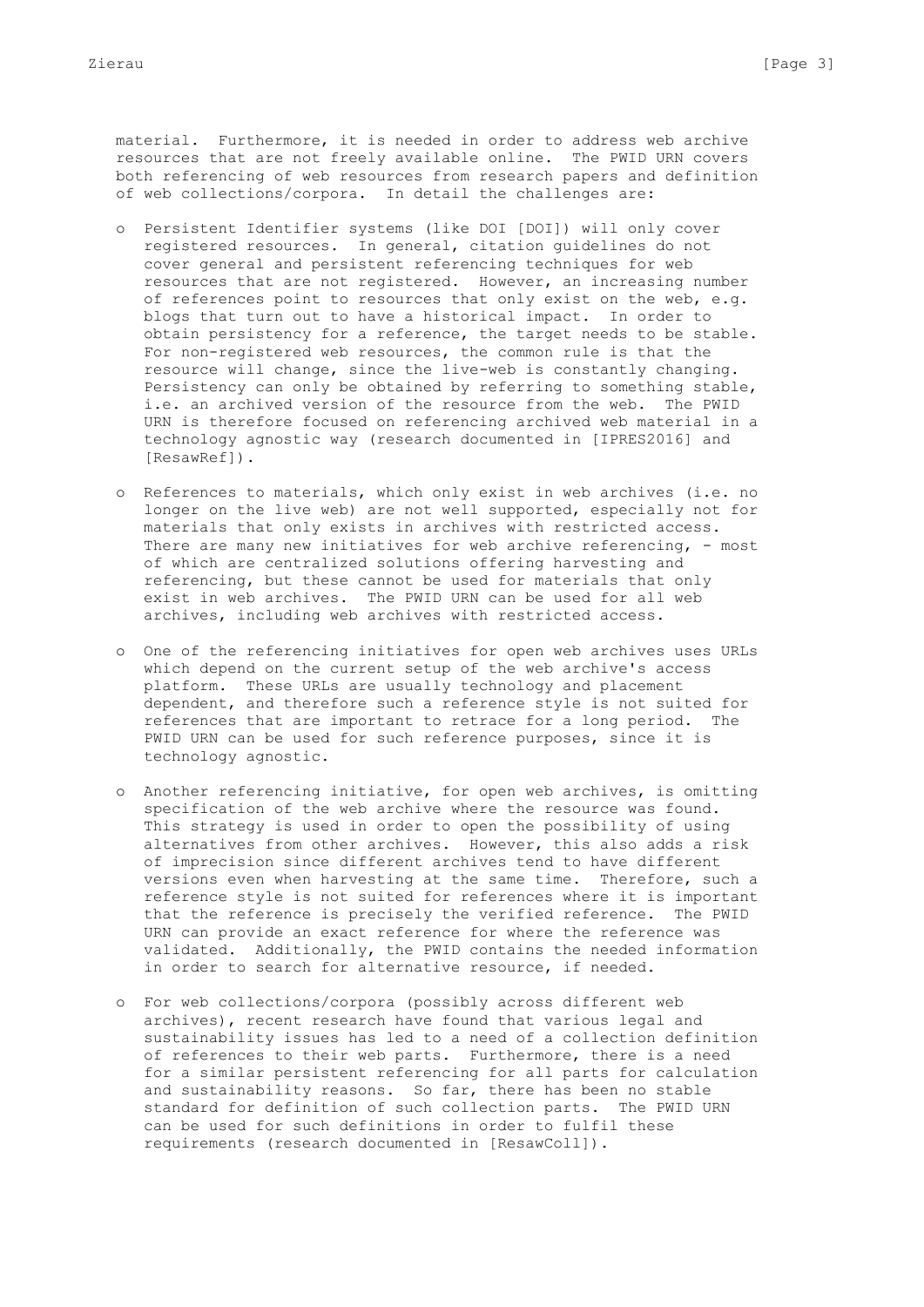The PWID URN is especially useful for web material where precision is in focus and/or there are references to materials from web archives requiring special permissions in order to gain access. The precision regards two aspects. Firstly, pointing out the archive where the resource was found and validated against its purpose (other archived versions in other web archives may differ both regarding completeness and contents even within short time periods) Secondly, specifying whether the referred resource is a web page or a part in form of one file.

 The possibility of specifying the part/file precision enables the PWID URN to be used in specification of contents of a web collection. Definitions of web collections are often needed for extraction of data used in production of research results, e.g. for future evaluations. Current practices are not persistent as they often use some CDX version, which vary for different implementations.

 Strict syntax is needed for the PWID URN, in order to ensure that it can act as a reference which can used for computational purposes. This is especially relevant for automatic extraction of parts from web collection definitions. Furthermore, today's readers of research papers are expecting to be able to access a referenced resource by clicking an actionable URI, therefore a similar possibility will be expected for references to available archived web material, and this is possible with a strict syntax. A prototype for resolving URN PWIDs has been developed for the Danish web archive data and open web archives with standard patterns for the current technologies. Implementations for resolution of PWID URNs for other web archives may be developed.

 The purpose of the PWID URN is also to express a web archive reference as simple as possible and at the same time meet the requirements for sustainability, usability and scope. Therefore, the PWID URN is focused on having only the minimum required information to make a precise identification of a resource in an arbitrary web archive. Recent research have shown that this can be obtained by the following information [ResawRef]:

- o Identification of web archive
- o Identification of source: \* Archived URI or identifier
	- \* Archival timestamp
- o Intended precision (page, part/file)

 The PWID URN represents this information in a human readable way as well as a well-defined way that enables technical solutions to interpret the URN.

#### Syntax:

 The syntax of the PWID URN is specified below in Augmented Backus- Naur Form (ABNF) [RFC5234] and conforms to URN syntax defined in [RFC8141]. The syntax definition of the PWID URN is:

pwid-urn = "urn:" pwid-NID ":" pwid-NSS

pwid-NID = "pwid"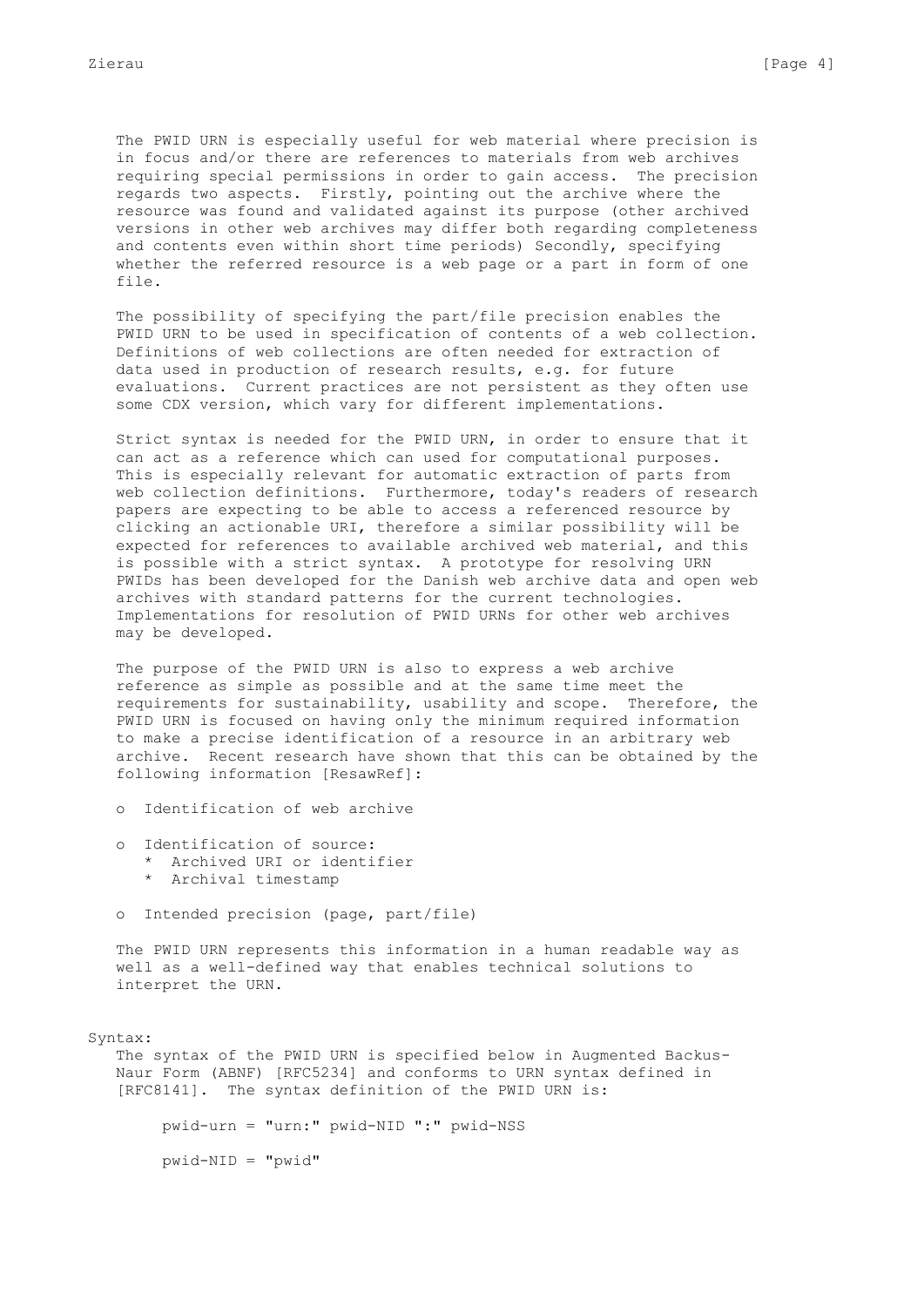```
 pwid-NSS = archive-domain ":" archival-time ":" precision-spec
                      ":" archived-uri
 archival-time = utc-date ["T" utc-time] "Z"
 utc-date = utc-year "-" utc-month "-" utc-day
utc-year = 4DIGITutc-month = 2DIGIT ; 01-12
 utc-day = 2DIGIT ; 01-28, 01-29, 01-30, 01-31 based on
                 ; month/year in UTC time
 utc-time = utc-hour ":" utc-minute [":" utc-second [secfrac]]
utc-hour = 2DIGIT ; 00-23
utc-minute = 2DIGIT ; 00-59
utc-second = 2DIGIT ; 00-58, 00-59, 00-60 based on leap second
                           ; rules
\text{secfrac} = "." 1*9DIGIT
precision-spec = "part" / "page"
```
where

- \* All parts of the pwid-NSS are case insensitive, except for cases where the archived-uri represents a URI with case sensitive parts. According to [RFC8141] (section 3.1) this means that the PWID URNs in general are case insensitive, except from cases where it includes a case sensitive archived URI.
- \* 'archive-domain' is defined as in (section 3.5) [RFC1034]. The 'archive-domain' must identify the web archive by the domain for the archive leading to descriptions of how to access (or apply for access) materials in the archive. (Discussion of this way to identify the web archive is described in the "Assignment" section and discussed in the "Additional information" section).
- \* 'archival-time' is a UTC timestamp which conforms to ISO8601 [ISO8601-1][ISO8601-2] and a subset of date-time specified in [RFC3339] (except from allowing partial time specification). The 'archival-time' may be specified at any of the levels of granularity, as long as it reflects exactly the granularity of the timestamp recorded in the archive (which is in accordance with the WARC standard [ISO285001).
- \* 'DIGIT' is defined as in [RFC5234].
- \* 'archived-uri' is defined as 'URI' in [RFC3986] but where occurrences of "[", "]", "?", "#" and "%" are %-encoded in order not to clash with URN reserved characters [RFC8141] as well as having unambiguous use of "%". The 'archived-uri' must be the URI for the archived source.

 The precision specification is expressing the intended precision of the reference, which is needed for specification of

 \* precise coverage of the reference e.g. to an html file, since the precise meaning of what the reference covers can be very varied (the html file itself? the web page it renders to?) or precise web parts of a collection specification.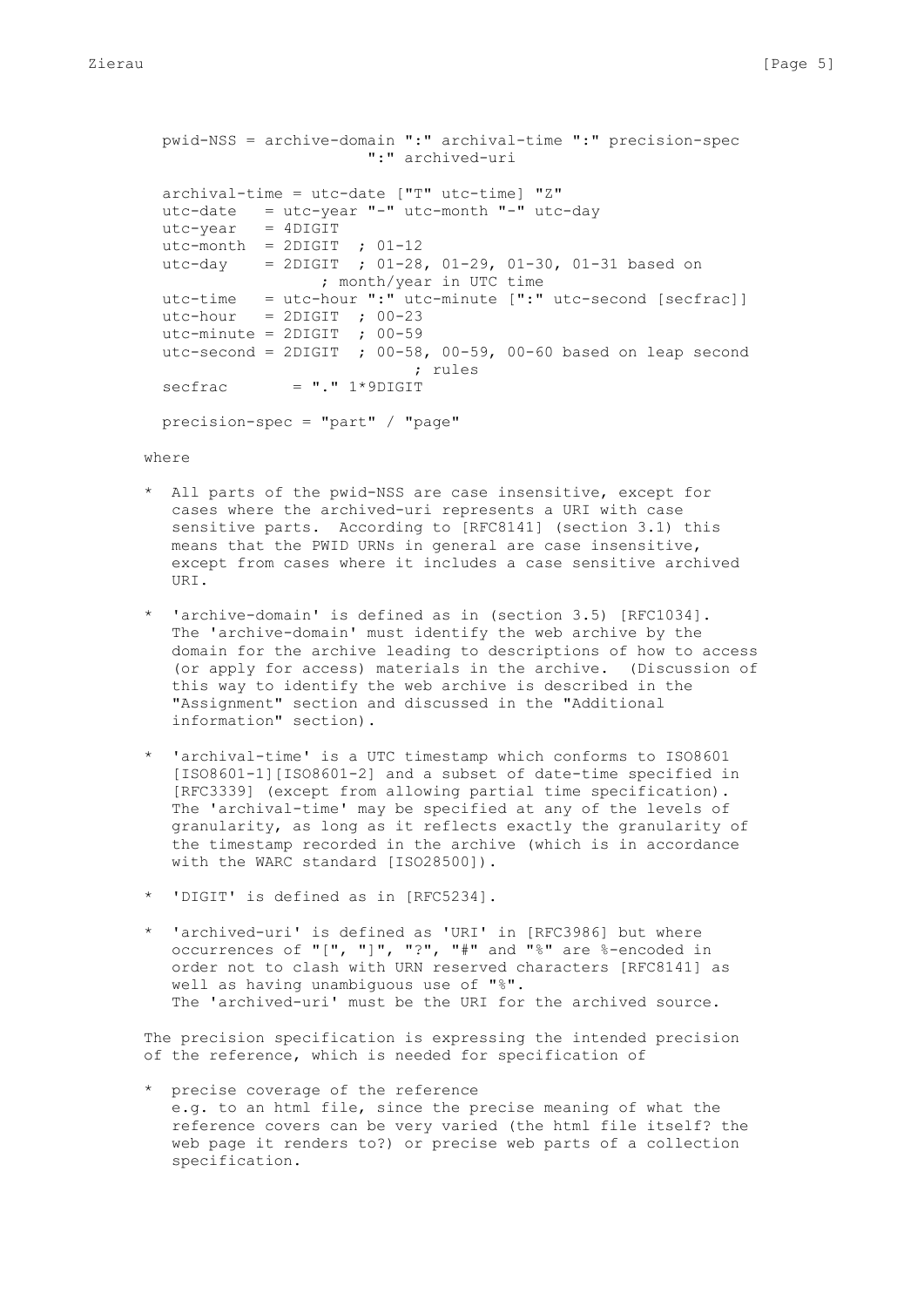\* degree of how precise the reference is with respect to what can be viewed in the future The html file itself will be the same. However for web pages, there are interpretation involved, which mean the result of rendering them in the web archive can change over time. This may happen in case the web archive's algorithm for calculation of which archived web parts to use for the web page. It may also happen if the web page refers to parts which are added to the web archive later, and therefore will give another expression than the originally referenced expression.

The following valid precision-spec values exists:

\* 'page'

 Meaning that an application like Wayback calculates a resulting web page based on calculated referenced web parts (display templates, images etc.). For example, an html page displaying an image will need both the html and the referred image.

\* 'part'

 Meaning the single archived file/web part harvested as from the specified URI. For references to web pages with html code (i.e. pages where there is an option to "View page source"), this will mean the actual file with the html code. It is relevant to refer to web pages this way, in case it is part of a collection specification or in case it is the html that is of interest (e.g. java scripts or hidden links that are not visible when rendering the web page). For all other types of files, the URI will be for single files to be interpreted a file.

## Assignment:

 The PWID URNs do not have to be assigned by an authority, as they are based on the information created at the time of archiving. In other words: a PWID URN is created independently, but following an algorithm which ensures that the referred item can be found if it is still available. A prerequisite for assignment of a PWID is that the web archive can be located (with a domain describing the web archive) and that it has registered metadata about the archived URI and the time of archiving (also discussed in section "Additional Information").

 A PWID URN is created by finding the relevant information of the syntax parts of the PWID:

 "urn:pwid:" archive-domain ":" archival-time ":" precision-spec ":" archived-uri

 The PWID URN for an archived item at hand can be constructed by exchanging the unspecified PWID parts with relevant information, as explained in the following:

 o archive-domain (identification of web archive): This must be the domain of the web archive which assists in locating the web archive and separate the web archive from other web archives (e.g. archive.org for Internet Archive's open web archive and netarkivet.dk for the Danish web archive with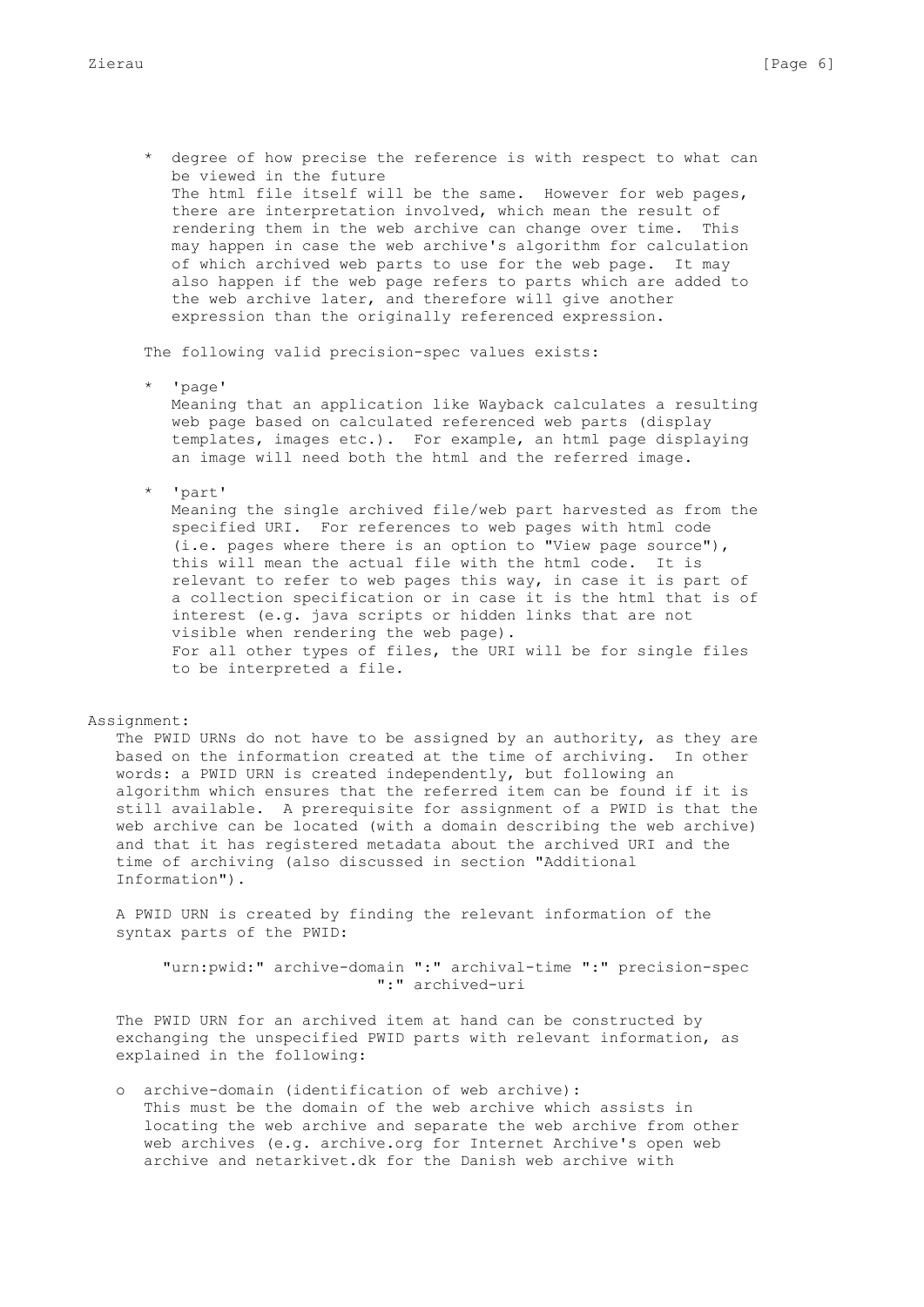restricted access). The web archive domain is used, since most web archives have a web archive domain page that leads to a description of how to access the web archive, e.g. by online access or by applying for access grants. Furthermore, it is more precise than e.g. the name of the archive, since there may be more than one installation of web archives at the same organization, e.g. archive.org and archive-it.org are both covered by Internet Archive.

o archival-time (archival timestamp):

 The archival time for the archived item must be specified with as much granularity as possible in order to make sure it uniquely identifies the resource at hand. The archival time may be displayed along with the archived item, but there are different implementations. It is important to be aware of whether a more precise timestamp can be found, and whether the correct timestamp is used. In many Wayback implementations, the precise timestamp can be found as part of the URI used for viewing the archived item. For example, the archive http URI https://web.archive.org/web/20160122100823/https://www.dr.dk for an archived resource viewable via the Internet Archive's Wayback installation, the number 20160122100823 represents the archival time 2016-01-22T10:08:23Z. In other installations, the most precise timestamp may be found in the URI from a search result leading to the resource (which usually redirects on basis of a call to the underlying archive index). Especially for web pages with frames, there may be cases where the actual time is not displayed with the source, since only the times for the contents of the frames are displayed.

 o precision-spec (part or page): The precision specification specifies how the referred item should be regarded. A typical PWID URN reference in a paper would be 'page', where a tool will be needed to render the web page. Alternatively, the precision-spec can be 'part', which is the most precise reference since it reference a specific file where no additional calculations are needed (e.g. as part of a collection, a specific html file with hidden links or to indicate that a single image is referenced). In order to see whether a viewed browser page is a computed web page or a single file, browsers have a function "View page source" which is not activated if for single files).

 o archived-uri (archived URI): The URI that was harvested by the web archive for the referenced resource.

 A much easier way to construct PWID URNs is to use tools that construct them. Currently, there is also a prototype for a SOLR- Wayback tool (Source at https://github.com/netarchivesuite/ solrwayback) [PWIDprovider], which can assist in finding the most precise reference to an archived web page. This Wayback version can provide all PWID URNs belonging to a shown page where the page PWID URN is provided at the top of the PWID URN list with 'part' precision, i.e. the page PWID URN can be taken replacing the 'part' with 'page' or all provided PWID URNs can be taken and e.g. used in a collection definition.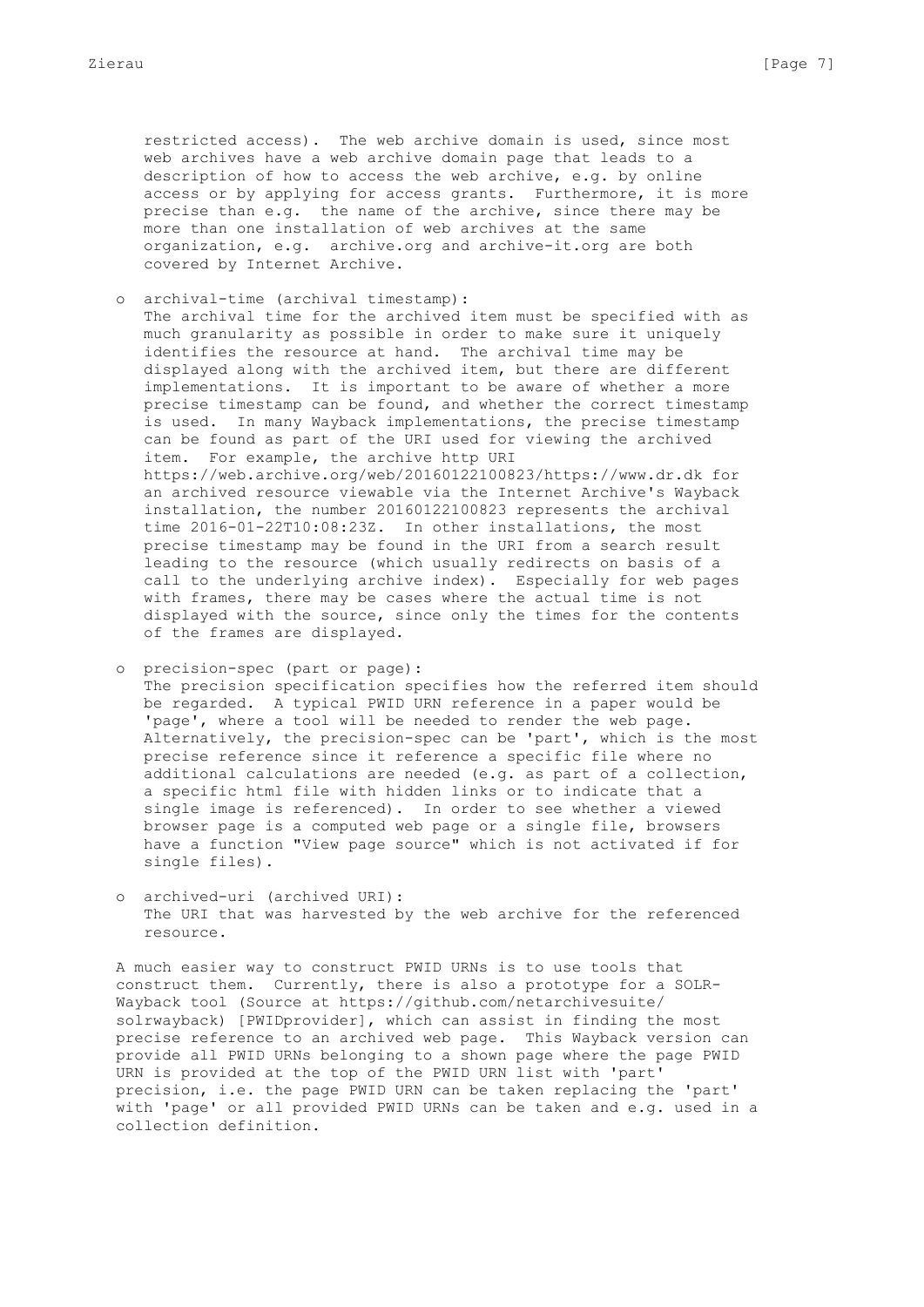#### Security and Privacy:

 Security and privacy considerations are restricted to accessible web resources in web archives. Resolvers to PWID URNs will usually only be possible using the web archives' access tools, where security and privacy are covered by these tools. In such cases, security and privacy will be as covered by these tools.

 It should be noted that an archived web page or part could be just as dangerous as a "live" page or part; for instance, it could include insecure scripts, malware, trackers, etc. Furthermore, an archived page can in fact be more dangerous, because it could include outdated scripts with known vulnerabilities that can never be patched because the script is archived for all time in a vulnerable state.

### Interoperability:

This is covered by comments in the Syntax description:

- o the PWID URN conforms to the URI standard defined as in [RFC3986] and the URN standard [RFC8141]
- o the 'archival-time' of the PWID URN conforms to the UTC timestamp as described in ISO8601 [ISO8601-1][ISO8601-2] and is in accordance with the WARC standard ISO 28500 [ISO28500].
- o for 'archived-uri', this URI conforms to the URI standard defined as in [RFC3986], with %-encodings of "[", "]", "#", "?" and "%" in order to conform to the URN standard [RFC8141] as well as having unambiguous use of "%"

### Resolution:

 The information in a PWID URN can be used for locating a web archive resource, for any kind of web archive. It includes the minimum information for web archive materials, which enables resolvability, manually or by a resolver. Resolution of a PWID URN is the primary motivation of making a formal URN definition, instead of just textual representation of the needed parts of a PWID.

 Resolution is done based on the PWID parts. This can be done manually by using information from the PWID parts to lookup the web archive and use the web archives tools to search for the resource. It can also be done automatically by using the information from the PWID parts to construct an URI to locate the archived resource the internet (for online web archives) or a local restricted network (for web archives with access restrictions). The relevant information from the PWID parts are:

 o Web archive domain for web archive holding referred resource The domain name for the web archive. For the manual solution, this domain is used to find a description of how to access the web archive's materials. For example, "archive.org" is the domain name leading to the Internet Archive's interface to their online web collection, and "netarkivet.dk" is the domain name leading to the website for the Danish web archive with information about how to apply for access permission to the web collections. For an automatic solution, the domain will be used to calculate the pattern for the URI for the resource.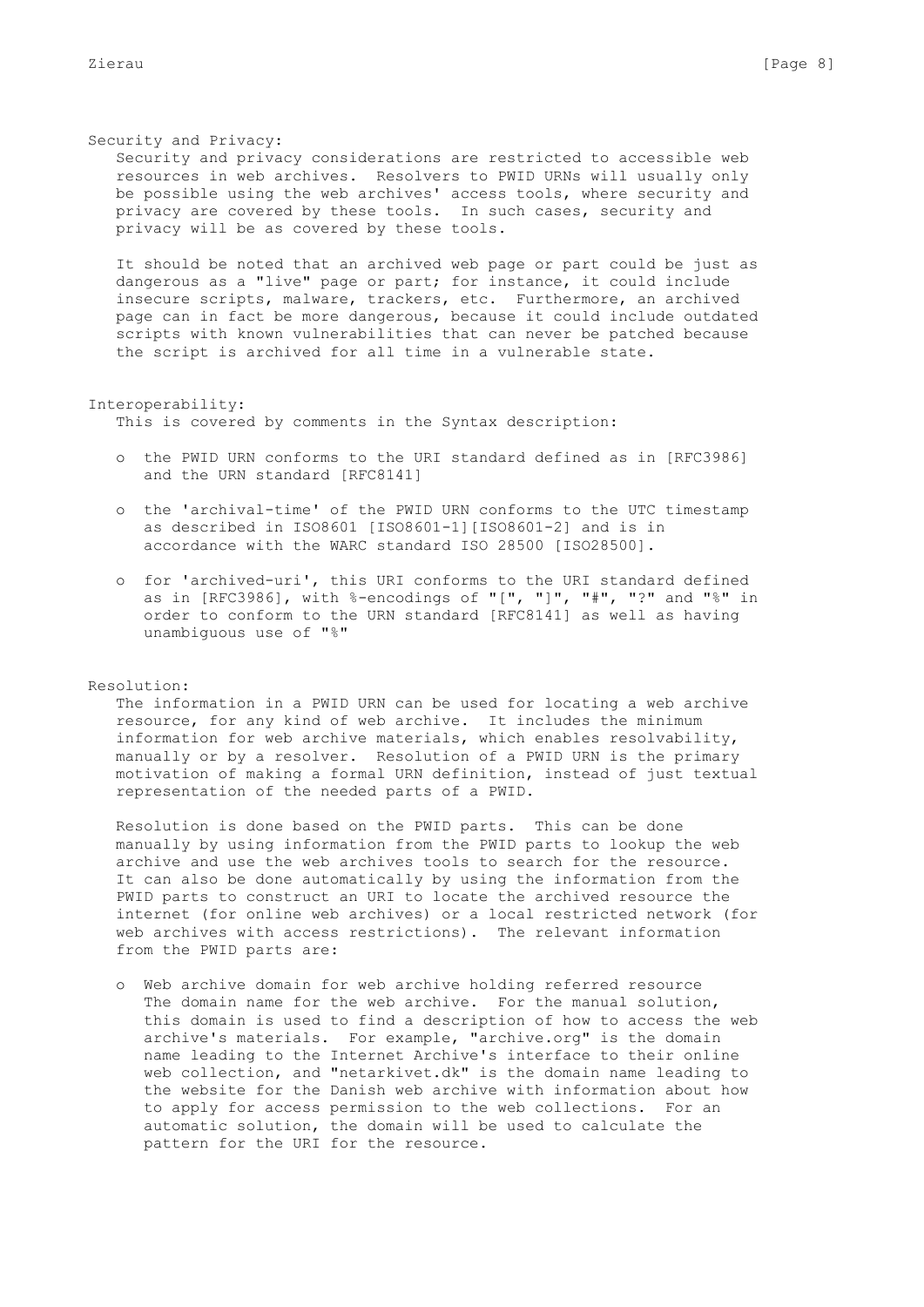- o Archived URI of archived resource For the manual solution this domain, the archived URI for the resource must be used in search for the resource. For the automatic solution, this is used as a parameter for construction of the URI for the resource.
- o Date and time associated with the archived item The archival date and time must be used in manual search for the resource or as parameter to automatic construction of the URI for the resource.
- o Precision of what is referred The precision contributes to the guidance of how to view the referred item. If the precision is 'page', the resource must be browsed using the web archive browsing tool, which computes all parts needed for browsing of the page. If the precision is 'part', the "View page source" browser function can be used for pages to get the referred resource. If the resource is a single file (this option is not activated, since the full resource is already shown). The part precision can also be indicator for tools (e.g. a collection extraction tool) that they can fetch the contents by fetching the file pointed to.

 In the following, the different resolution techniques are explained (manual as well as via a service) using the following PWID URN as an example:

urn:pwid:archive.org:2016-01-22T10:08:23Z:page:https://www.dr.dk

In this example the information from the URN PWID parts are:

- o "archive.org" Current domain of the Internet Archive used for their open access web archive.
- o "2016-01-22T10:08:23Z" UTC date and time associated with the archived URI
- o "page" Clarification that the reference cover the full web page with all its inherited parts selected by the web archive
- o "https://www.dr.dk" archived URI of the referenced resource

 A manual resolution technique would be to go through the following steps using the specified web archive's search interface (which will work for both open web archives and web archives with restricted access onsite):

- o Browse the web archive domain "archive.org" In this case, the domain leads directly into a page where you can search for archived URIs (in other cases there may be need for additional clicks to get to search interface or descriptions of how to apply for access).
- o Enter the archived URI "https://www.dr.dk" in the search field and make a search, which will result in an overview of the different times that the resource was archived.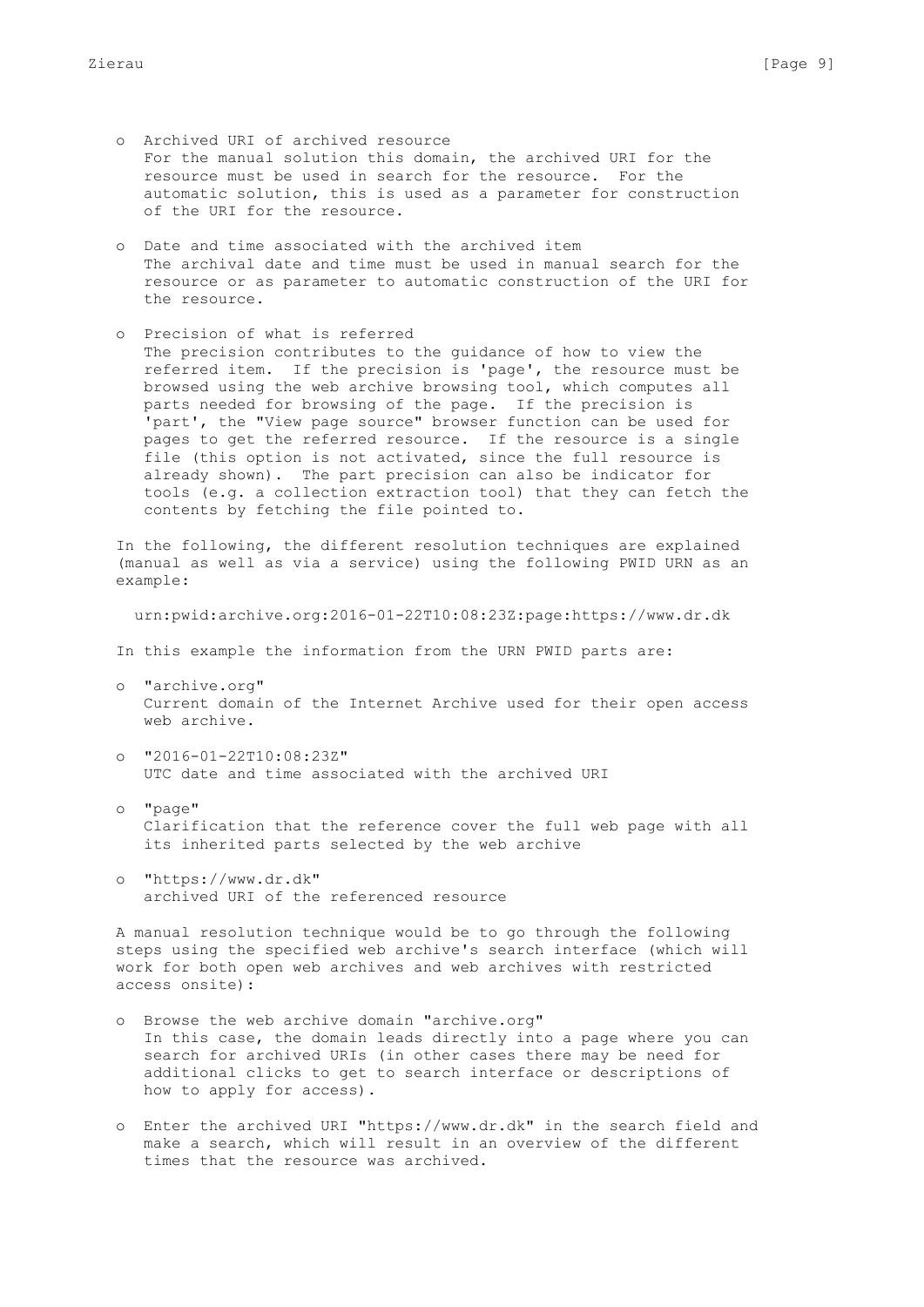o Use the archival time "2016-01-22T10:08:23Z" to select the correct resource

 The "page" information is used in verification that the right precision level is reached. In case the precision-spec had been 'part', it would require an extra step selecting "View page source" on the resulting page.

 It is also noteworthy that the information in the PWID can help in finding an alternative resource, in case the original referred resource is no longer available. The archived URI can be searched in other web archives, where the date and time can help to find the best match, e.g. via Memento [MEMENTO] (for some open web archives) or via possible coming web archive infrastructures.

 Alternative resolution (automatically or manually) of this URN PWID can be deduced based on the current (2019) knowledge of Internet Archive's open Wayback access web interface, which has the pattern:

https://web.archive.org/web/<time>/<uri>

 Using this pattern (where only digits from the timestamp is included), it is possible to deduce the online https URI:

https://web.archive.org/web/20160122100823/https://www.dr.dk

 The same recipe can be used for other Wayback platforms for open web archives. For web archives with restricted access, there may be similar recipes, but it may also require special applications to extract the local URI for the resource (e.g. for Netarkivet, it is constructed using an API which uses the local CDX to generate the correct local URI for the resource).

 A resolving service is currently available in form of code for a prototype which run at the Royal Danish Library [PWIDresolver] and is planned to be more widely available. This service currently covers both the Danish web archive (with the proper rights) and open web archives with access services based on a pattern including archive, archival time and archived URI. In other words, for open web archives it covers conversion of PWID URNs for: archive.org, archive it.org, arquivo.pt, bibalex.org, nationalarchives.gov.uk, stanford.edu and vefsafn.is. For the Danish web archive with restricted access, the prototype works locally accessing the CDX of the library, and providing access via a local proxy to a restricted environment. The source code for this prototype is available from https://github.com/netarchivesuite/NAS-research/releases/tag/0.0.6.

```
Documentation:
    None relevant
```
Additional Information:

Background:

The PWID was originally suggested as a URI, based on research between a computer science researcher with knowledge of web archiving and researchers from humanity subjects (History and Literature). This resulted in the paper "Persistent Web References - Best Practices and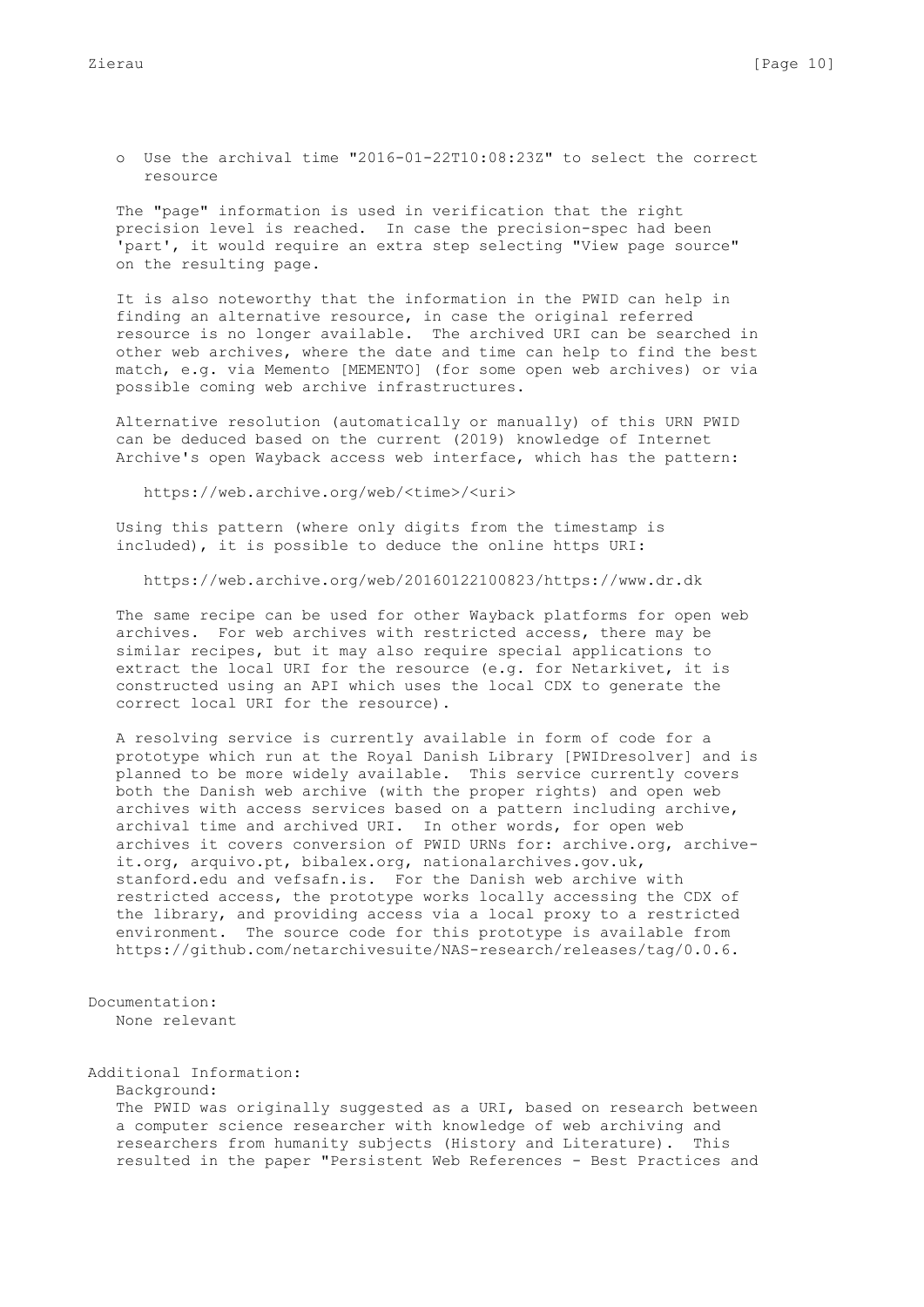New Suggestions" [IPRES2016] from the iPres 2016 conference. In this paper, the PWID is referred to as WPID. However, feedback was received displaying a concern that WPID was interpreted as a PID related to a PID-system, e.g. as the DOI. Although the definition of a PID does not contradict the name "WPID", there would still be a danger of confusing it with PID-systems, which is not the intension. Consequently, this suggestion names the PWID instead. Comments on the drafted PWID URI ([DraftPwidUri]) have suggested that it should be a URN rather than a URI, which is why the PWID URN is defined here. There has been expressed interest for the PWID at several occasions, where it has been presented (iPRES 2016 [IPRES2016] paper, RESAW 2017 [ResawRef][ResawColl] papers, iPRES 2018 [IPRES2018] best poster, iDCC 2019 [IDCC2019] poster. Especially, web researchers from digital humanities have expressed a strong interest in the PWID, since it will fill a gap and make it possible for the researchers to make the necessary references. Limitations to when a PWID URN can be created: It can be argued that the PWID URN should not have any restrictions to which material it can be applied. However, in order to make a standardized general way to identify material, there need to be assumptions on a set of information that can be used for identification. The limits made are can also be argued to be essential for material that are to be referenced on a long time basis, to have information about which archive, when it was archived and what was archived. Possible extensions to be investigated: This first version of the PWID only contains a basic definition, which means that it does not include all of the possible extensions which have been suggested at different conferences. The reason is that these suggestions are not mature enough to be included at this stage. The extensions suggested so far have been:

- o Having web archives identified by registered identifiers. There will be work on looking at an update to the PWID URN, if there can be found a workable solution e.g. by making such a registry by IANA.
- o Having the possibility to use PWID for other web material than archived URIs, e.g. snapshots and collections
- o Discussion of how to extend use of PWID URNs via plugins in browsers, standardized way to ask web archives for resource specified as a PWID URN and access via future web research infrastructure

Revision Information: This is the first version of PWID as a URN.

## 2. References

- 2.1. Normative References
	- [RFC1034] Mockapetris, P., "Domain names concepts and facilities", STD 13, RFC 1034, DOI 10.17487/RFC1034, November 1987, <https://www.rfc-editor.org/info/rfc1034>.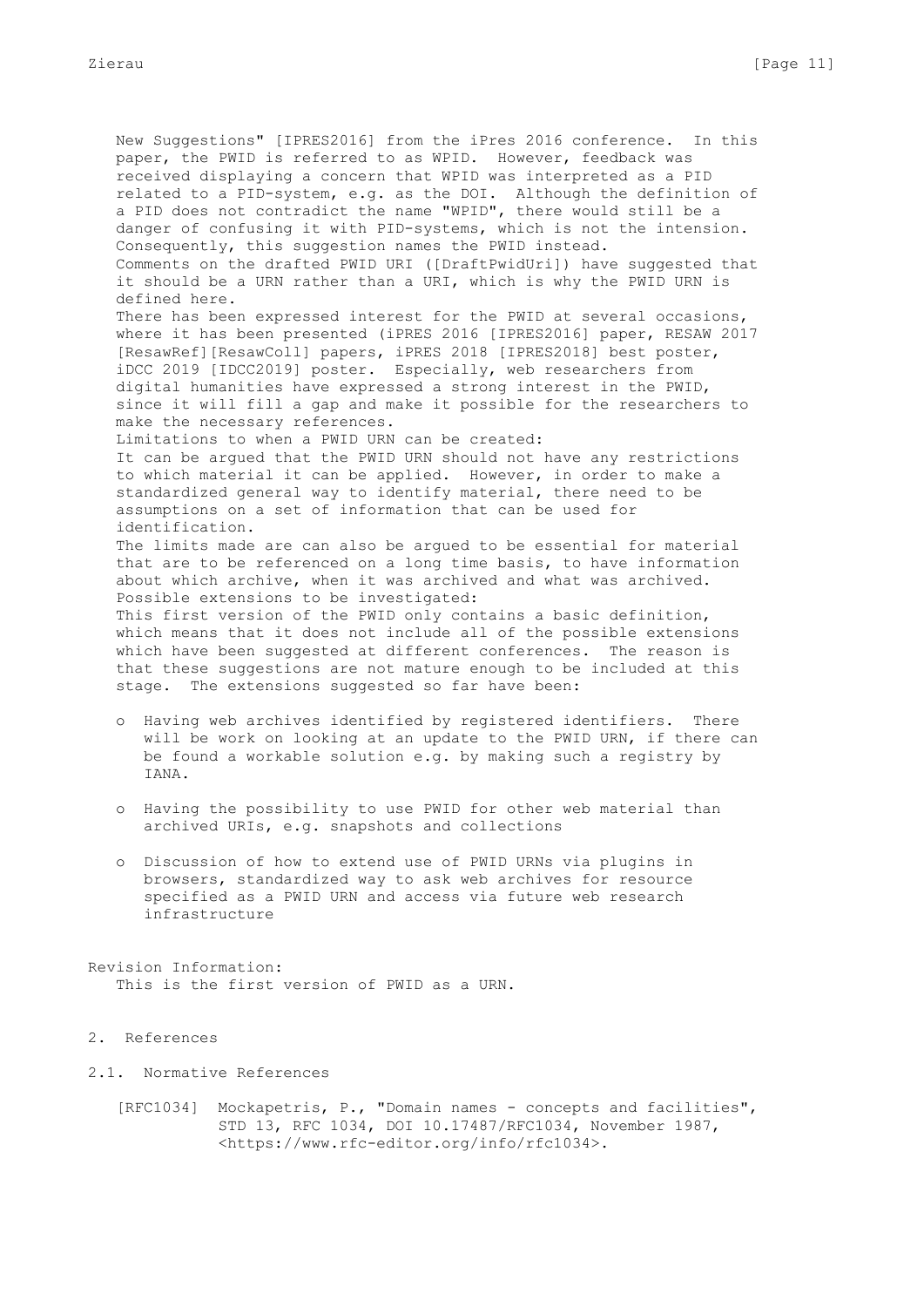- [RFC2119] Bradner, S., "Key words for use in RFCs to Indicate Requirement Levels", BCP 14, RFC 2119, DOI 10.17487/RFC2119, March 1997, <https://www.rfc-editor.org/info/rfc2119>.
- [RFC3339] Klyne, G. and C. Newman, "Date and Time on the Internet: Timestamps", RFC 3339, DOI 10.17487/RFC3339, July 2002, <https://www.rfc-editor.org/info/rfc3339>.
- [RFC3986] Berners-Lee, T., Fielding, R., and L. Masinter, "Uniform Resource Identifier (URI): Generic Syntax", STD 66, RFC 3986, DOI 10.17487/RFC3986, January 2005, <https://www.rfc-editor.org/info/rfc3986>.
- [RFC5234] Crocker, D., Ed. and P. Overell, "Augmented BNF for Syntax Specifications: ABNF", STD 68, RFC 5234, DOI 10.17487/RFC5234, January 2008, <https://www.rfc-editor.org/info/rfc5234>.
- [RFC8141] Saint-Andre, P. and J. Klensin, "Uniform Resource Names (URNs)", RFC 8141, DOI 10.17487/RFC8141, April 2017, <https://www.rfc-editor.org/info/rfc8141>.

# 2.2. Informative References

 [DOI] International DOI Foundation, "The DOI System", 2016, <https://web.archive.org/web/20161020222635/ https:/www.doi.org/>.

> urn:pwid:archive.org:2016-10-20T22:26:35:page:https://www. doi.org/

[DraftPwidUri]

 Zierau, E., "DRAFT: Scheme Specification for the pwid URI, Version 4", June 2018, <https://datatracker.ietf.org/doc/ draft-pwid-uri-specification/>.

[IDCC2019]

 Zierau, E., "Web References Meeting Requirements for Proper Referencing Principles"", February 2019, <http://www.dcc.ac.uk/sites/default/files/documents/IDCC19 /222\_Web%20References%20Meeting%20Requirements%20for%20Pro per%20Referencing%20Principles.pdf>.

 Poster at 14th International Digital Curation Conference (iDCC) 2019

#### [IPRES2016]

 Zierau, E., Nyvang, C., and T. Kromann, "Persistent Web References - Best Practices and New Suggestions", October 2016, <http://www.ipres2016.ch/frontend/organizers/media/ iPRES2016/\_PDF/ IPR16.Proceedings\_4\_Web\_Broschuere\_Link.pdf>.

 In: proceedings of the 13th International Conference on Preservation of Digital Objects (iPres) 2016, pp. 237-246

### [IPRES2018]

Zierau, E., "Precise and Persistent Web Archive References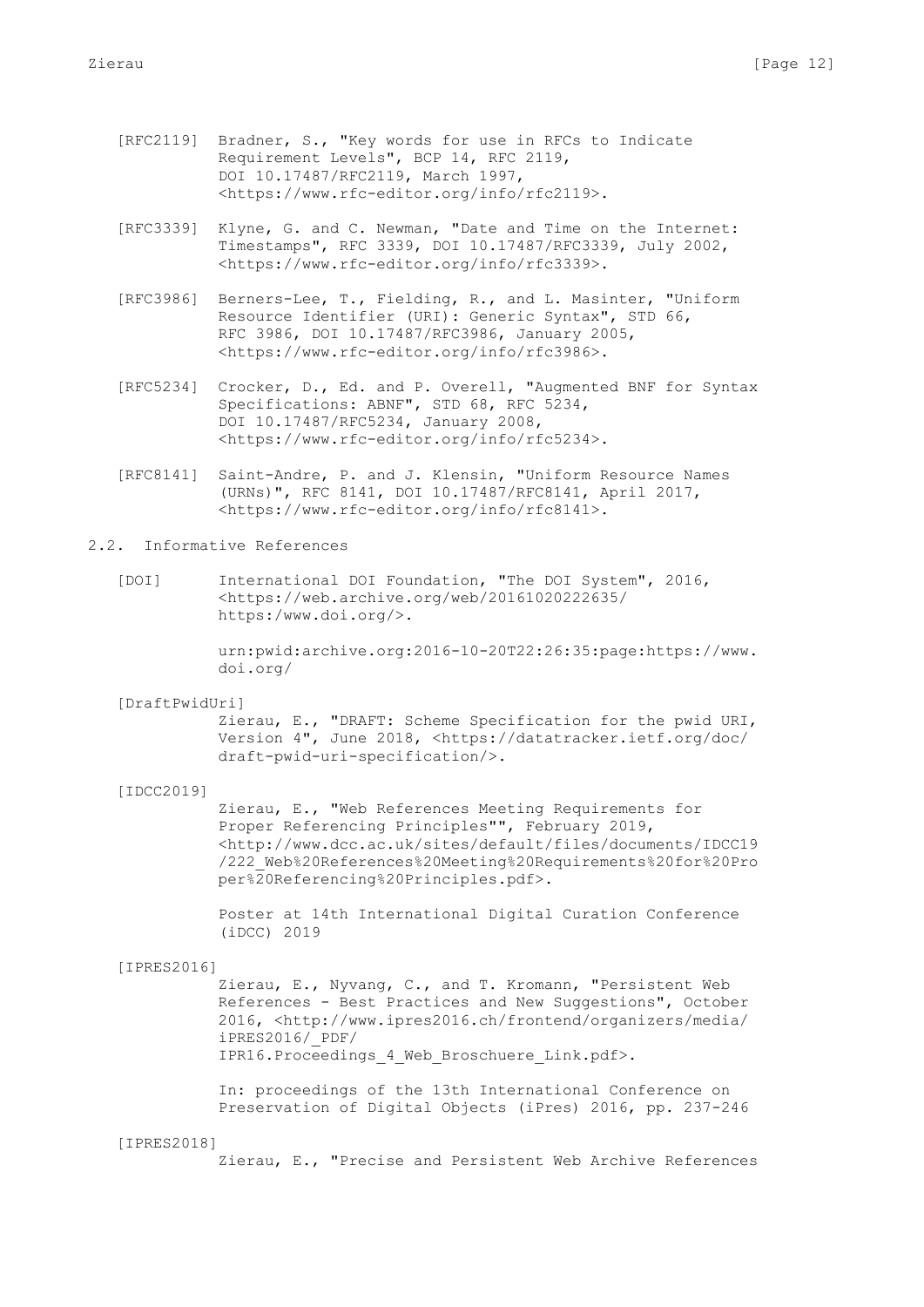- Status, context and expected progress of the PWID", September 2018, <https://osf.io/u5w3q/>. In: proceedings of the 15th International Conference on Preservation of Digital Objects (iPres) 2018, DOI: 10.17605/OSF.IO/U5W3Q [ISO28500] International Organization for Standardization, "Information and documentation -- WARC file format", 2017, <https://www.iso.org/standard/68004.html>. [ISO8601-1] International Organization for Standardization, "Date and time -- Representations for information interchange -- Part 1: Basic rules", 2019, <https://www.iso.org/standard/70907.html>. [ISO8601-2] International Organization for Standardization, "Date and time -- Representations for information interchange -- Part 2: Extensions", 2019, <https://www.iso.org/standard/70908.html>. [MEMENTO] Memento Development Group, "About the Memento Project", January 2015, <http://mementoweb.org/about/>. urn:pwid:archive.org:2018-11- 01T15:26:28Z:page:http://mementoweb.org/about/ [PWIDprovider] Royal Danish Library (Netarkivet), "SolrWayback 3.1", 2018, <https://github.com/netarchivesuite/solrwayback>. urn:pwid:archive.org:2018-06- 11T02:00:05Z:page:https://github.com/netarchivesuite/ solrwayback [PWIDresolver] Royal Danish Library (Netarkivet), "NAS-research version 0.0.6", 2018, <https://github.com/netarchivesuite/NAS research/releases/tag/0.0.6>. urn:pwid:archive.org:2018-07- 16T06:53:51Z:page:https://github.com/netarchivesuite/NAS research/releases/tag/0.0.6 [ResawColl] Jurik, B. and E. Zierau, "Data Management of Web archive Research Data", 2017, <https://archivedweb.blogs.sas.ac.uk/files/2017/06/ RESAW2017-JurikZierau- Data management of web archive research data.pdf>. In: proceedings of the RESAW 2017 Conference, DOI: 10.14296/resaw.0002 [ResawRef]

 Nyvang, C., Kromann, T., and E. Zierau, "Capturing the Web at Large - a Critique of Current Web Referencing